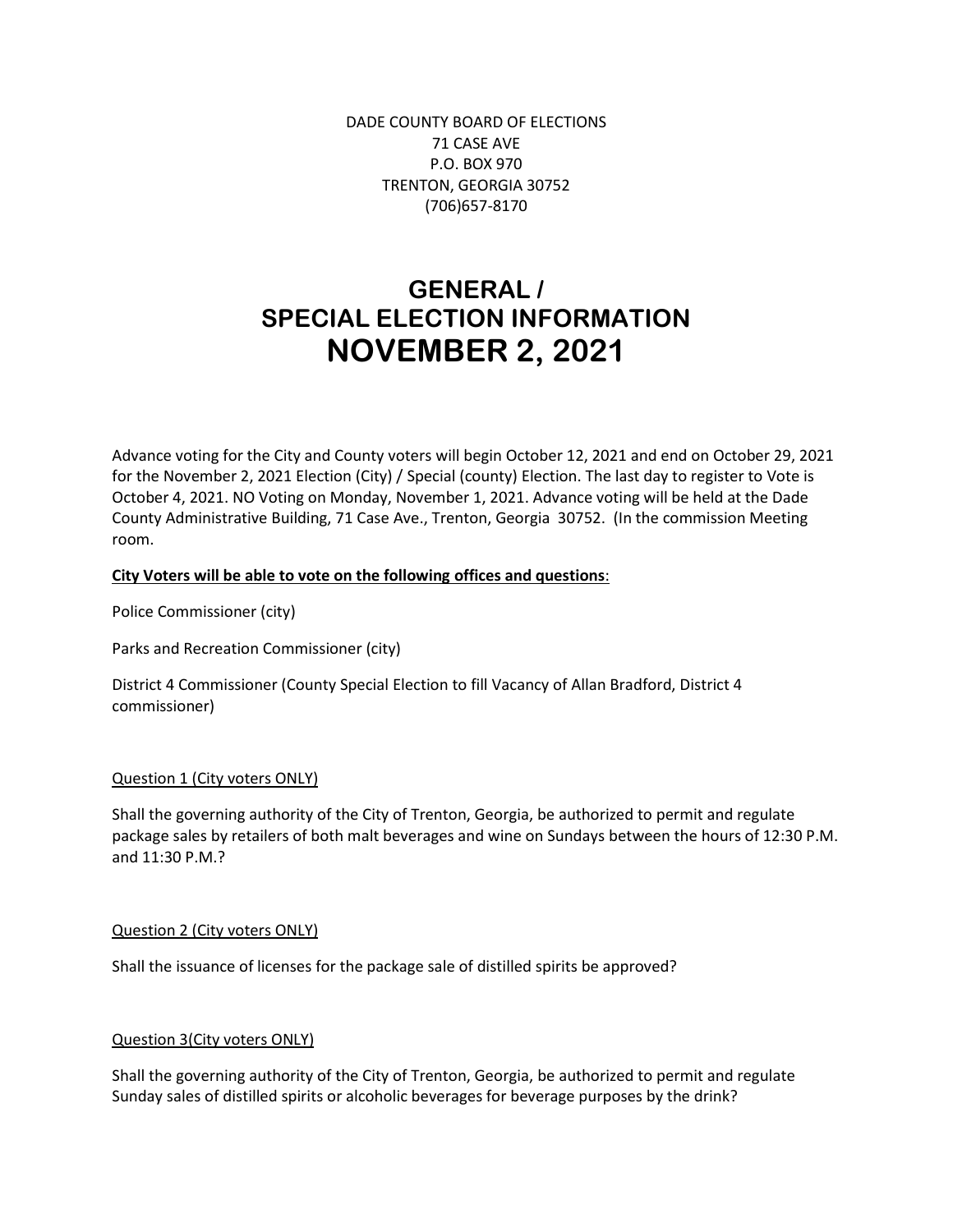### **County Voters will ONLY vote on County Commissioner, District 4**

District 4 Commissioner (County Special Election to fill Vacancy of Allan Bradford, District 4 commissioner)

# **HOURS OF ADVANCE VOTING:**

# **OCTOBER 11, 2020 CLOSED (ALL COUNTY OFFICES CLOSED)**

# **Advance voting hours**

October 12-15, 2021 9:00am – 5:00pm October 18-22, 2021 9:00am – 5:00pm October 25-29, 2021 9:00am – 5:00pm

October 16, 2021 9:00 am – 5:00 pm (Saturday Vote) October 23, 2021 9:00 am – 5:00 pm (Saturday Vote) November 2, 2021 7:00am-7:00pm (ELECTION DAY-ALL POLLS OPEN)

# **West Brow precinct** New Salem Precinct

131 Griffin Rd 12477 Hwy 136 Lookout Mtn., Ga. 30750 **Rising Fawn, Ga. 30738** 

West Brow Community Center New Salem Community Center

63 Wawona Dr. 2008 - 2008 - 2010 12:30 2010 12:30 2010 12:30 2010 12:30 2010 12:30 2010 12:30 2010 12:30 2010 Wildwood, Ga. 30757 Trenton, Ga. 30752

# **New Home Precinct Davis Precinct**

3565 New Home Rd 5491 Hwy 301 Trenton, Ga. 30752 Trenton, Ga. 30752

# **North Dade Precinct Trenton Precinct/CITY VOTERS**

Wildwood Community Center **Administrative Building/Commission Mtg. Room** 

New Home Community Center White Oak Baptist Church/Life Center